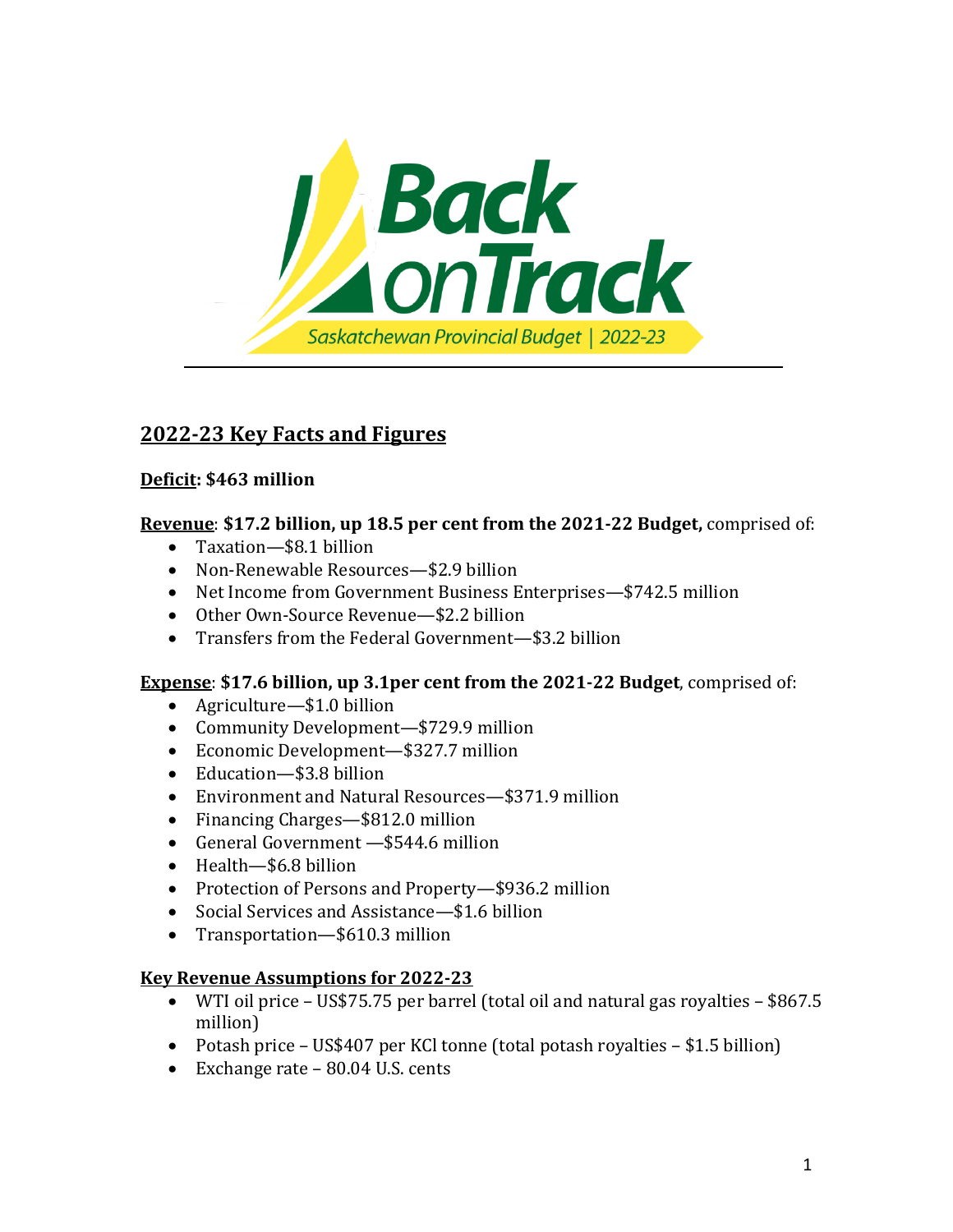## **Back on Track**

Saskatchewan is back on track. The province's economy is growing past pre-pandemic levels. Saskatchewan's finances are strong, and its fiscal plan to balance is on track.

## **Investing in Saskatchewan people**

### *Health*

- This year's **budget for health is \$6.8 billion, up \$288.2 million or 4.4 per cent from last year's budget, record investment to improve the quality of life for people in Saskatchewan**. Funding for health primarily includes the Ministry of Health, the Saskatchewan Health Authority, eHealth, the Saskatchewan Cancer Agency and 3SHealth.
- The **Ministry of Health budget is \$6.4 billion** in 2022-23, an increase of \$318.7 million or 5.2 per cent from 2021-22. This includes a \$277.1 million increase for the Saskatchewan Health Authority, bringing the total for the SHA to \$4.2 billion.
- **An increase of \$21.6 million in this budget will address the surgical waitlist,** and fund thousands of additional surgeries in 2022-23, the first year of a three-year plan to deliver on the largest volume of surgical procedures in the history of the province.
- **A \$17.0 million increase in this budget supports our seniors to live safely and comfortably**, and includes \$4.8 million in home care services, \$4.1 million to provide high-dose influenza vaccines to adults 65 and older, \$1.6 million to operate the Meadow Lake Northwest Community Lodge and \$6.5 million for an additional 117 continuing care aide positions.
- This budget will establish **a new and independent agency dedicated to recruiting and retaining health care workers**. It will also support and invest in health care workers, and build a more robust workforce.
- **The 2022-23 Budget includes a \$1.5 million increase to support recruitment initiatives and develop a settlement and relocation incentive program to recruit health workers to Saskatchewan from the Philippines**, assisting in filling critical and hard to fill positions.
- **There is also \$3.5 million in this budget for physician recruitment and retention initiatives**, particularly targeting family physicians working in rural areas of the province.
- **The 2022-23 Budget includes \$12.5 million in new funding for 11 additional intensive care unit (ICU) beds** bringing the total to 90 across the province in 2022-23. It's the fist year of a three-year strategy to add 31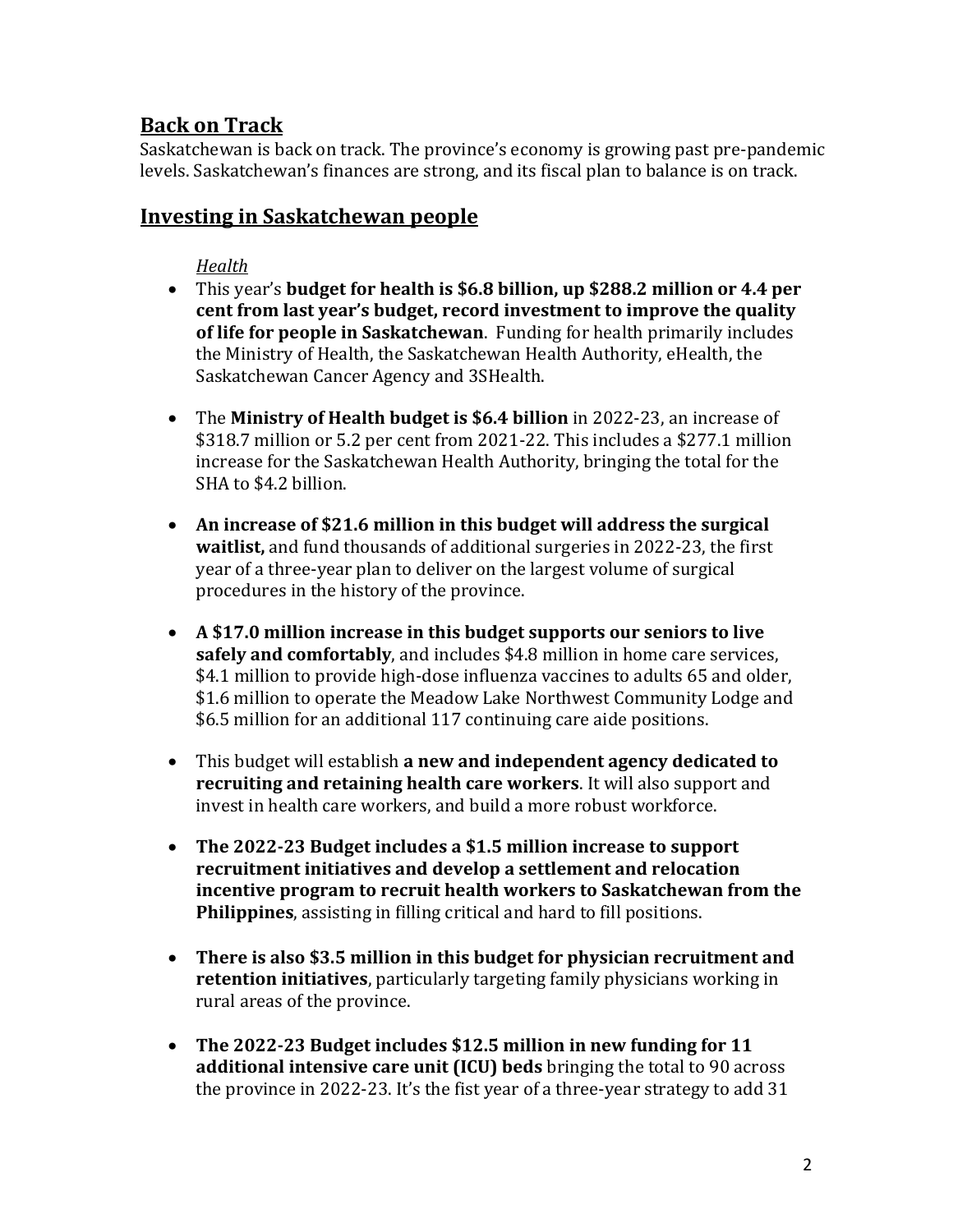ICU beds across the province, to a total 110 by 2024-25.

- **There is a \$3.0 million increase in this budget for 10 high acuity beds at the Regina General Hospital**. This will enhance care for patients with more complex medical needs, higher needs than traditional care but less than intensive care. This adds flexibility, and eases demand on intensive care units.
- **This budget has \$2.2 million to fund more specialized care in the Neonatal ICU at Prince Albert's Victoria Hospital.**
- **A \$10.8 million increase in Emergency Medical Services will improve vital services in rural and remote areas**. The increase will fund new paramedic positions for ambulance services, Community Para-medicine and will enhance the Medical First Responder Program.
- **This budget invests \$470.0 million into mental health and addictions programs and services - over seven per cent of total health care spending - including \$8.0 million in new targeted investments over last year,** representing the highest investment ever in Saskatchewan for these programs and services.
- **This year's budget provides \$95 million to sustain the ongoing pandemic response** and continue protecting Saskatchewan people in the transition to living with COVID-19.
- The funding covers **personal protective equipment, support for 58 temporary acute care beds in Regina and Saskatoon, and compensation and operating costs for pressures expected to continue in 2022-23.**

### *Education*

- **The 2022-23 Budget includes \$3.8 billion for education expense, up \$47.2 million or 1.3 per cent from 2021-22.** Education expense across government includes spending related to pre-K to Grade 12 education, postsecondary education and career training programs and commissions.
- **Saskatchewan's 27 school divisions will receive nearly \$2.0 billion in operating funding for the 2022-23 school year, a record level and nearly \$25 million increase** - fully funding the 2.0 per cent salary increase as part of the Teachers' Collective Bargaining Agreement, and an additional \$6 million in learning supports for students.
- **A new \$7.0 fund will allow school divisions to hire up to 200 additional full-time educational assistants** for the 2022-23 school year, to support students and manage increasingly diverse classrooms.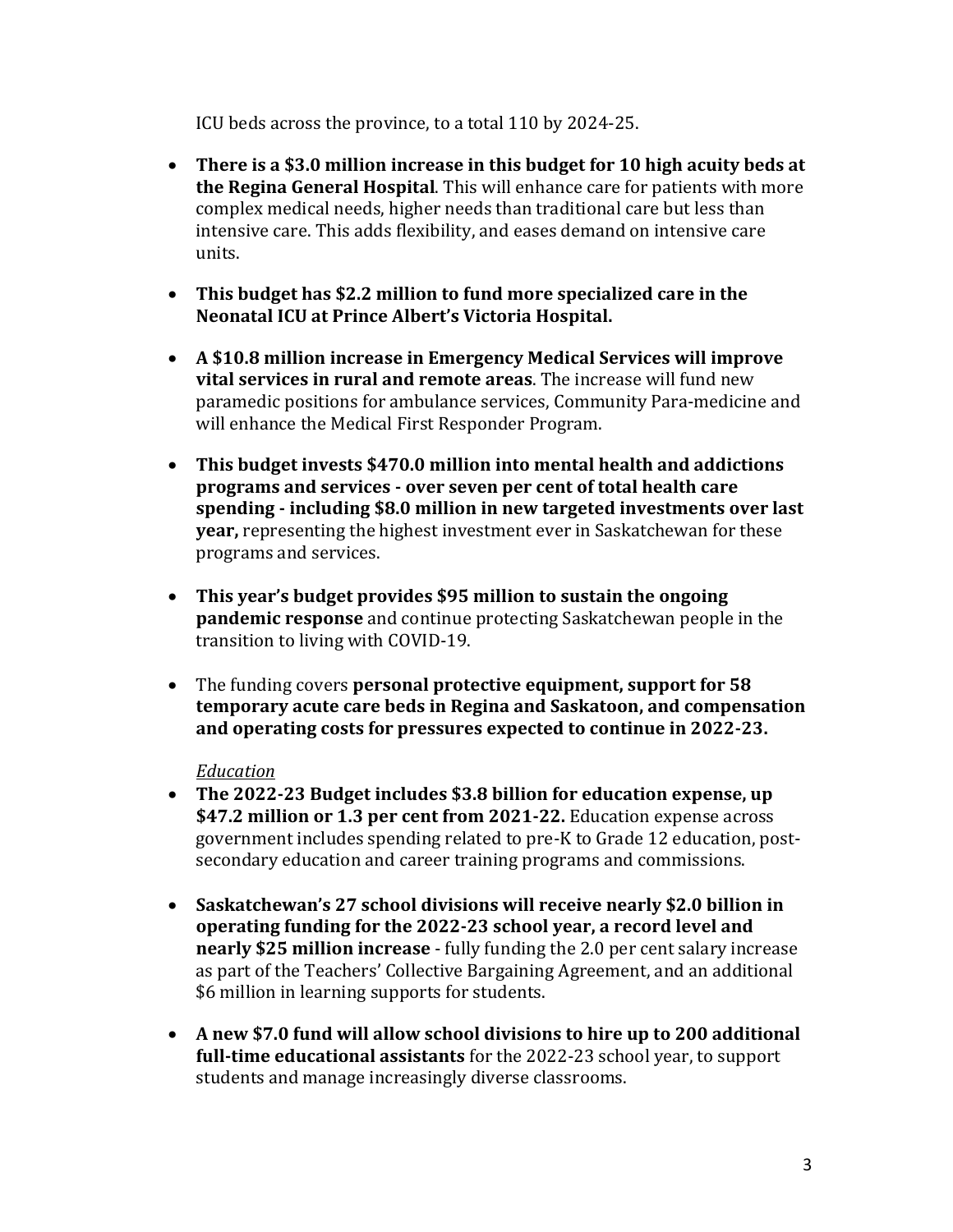- **Affordable, accessible high-quality child care is a key priority in the 2022-23 Budget**. Funding for child care and early learning is \$309.6 million in this budget, including funding provided through the Federal-Provincial Early Years agreements.
- **Of that funding, \$4.3 million will create 6,100 new child care spaces in centres and family child care homes** as part of the Province's goal to create 28,000 new licensed spaces over the next five years.
- **Starting in February 2022, parent child care fees were reduced by up to 50 per cent in licensed care.** This year's funding will support further reducing fees by as early as September 2022**.**
- **Through the Ministry of Advanced Education, a total of \$740.3 million, an increase of \$5.6 million**, continues a unique multi-year investment into post secondary institutions including funding to train more nurses.
- **The 2022-23 Budget includes \$30.0 million for the second year of a twoyear \$60.0 million funding plan for the post secondary sector,** with a focus on shared priorities including COVID-19 recovery, revenue generation, sector collaboration and achieving priorities in *Saskatchewan's Growth Plan.*
- The budget includes a **\$4.9 million increase to expand nurse training by 150 seats,** a critical component of meeting health care needs in the province, when combined with recruitment and retention efforts related to health care workers.
- This budget includes **\$684.1 million in operating and capital grants to post secondary institutions includes \$445.9 million for the University of Saskatchewan, University of Regina and the federated and affiliated colleges**.
- There is **\$168.5 million for Saskatchewan Polytechnic, the Saskatchewan Indian Institute of Technologies and the Dumont Technical Institute**, \$35.3 million for Saskatchewan's Regional Colleges and \$31.0 million for capital projects and preventative maintenance and renewal throughout the post-secondary sector.
- **The Ministry of Immigration and Career Training will invest \$114 million on training programs to support the development of the labour market.** This includes \$2.5 million for the Re-Skill Saskatchewan Training Subsidy, a new employer-driven, short-term training program.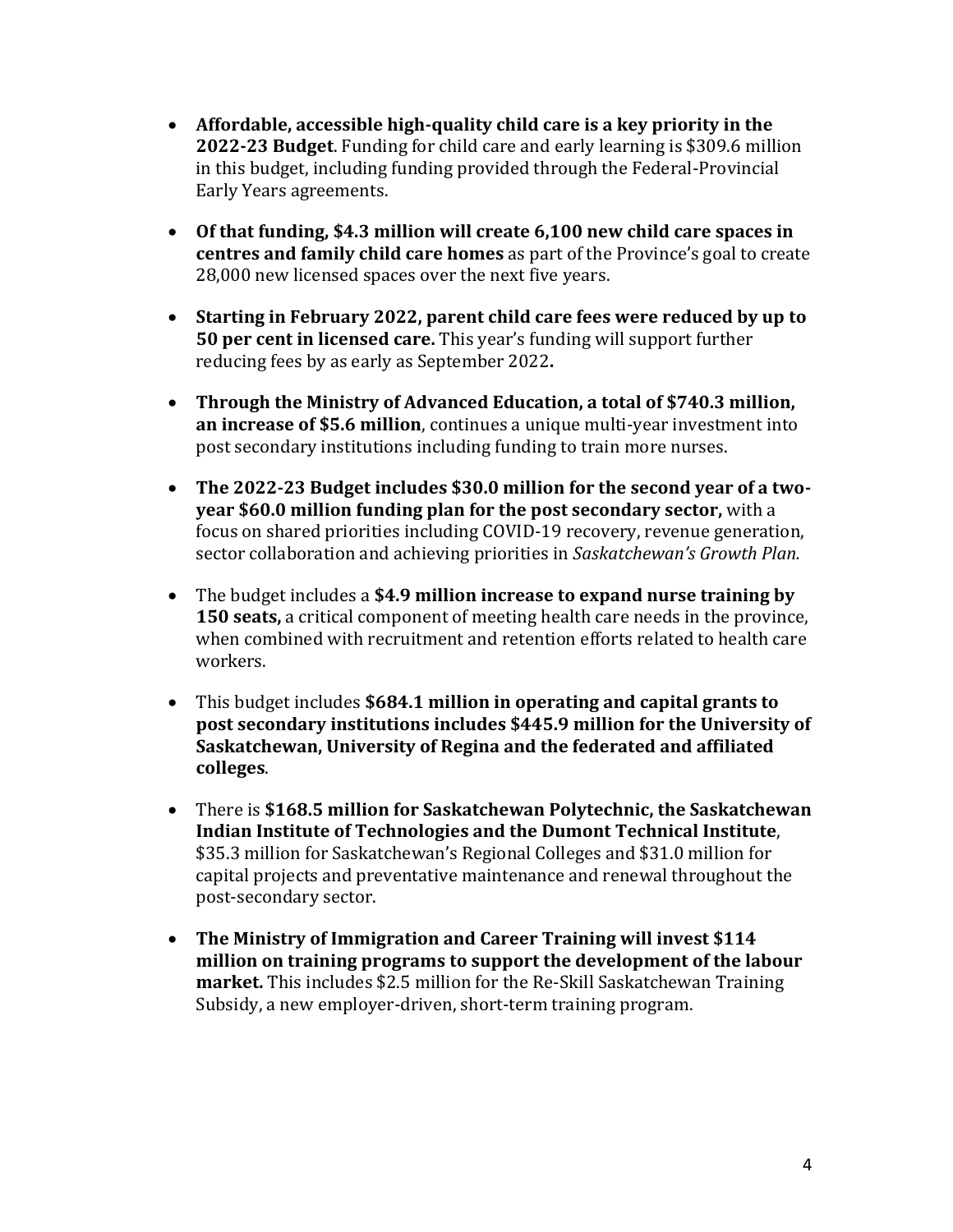### *Social services and assistance*

- The 2022-23 Budget for social services and assistance **is \$1.6 billion, up \$67.3 million or 4.3 per cent compared to last year.** This theme includes the entire Ministry of Social Services budget, as well as small portions of other executive government ministries and spending through the Saskatchewan Housing Corporation and Saskatchewan Legal Aid Commission.
- The Ministry of Social Services will support some of our most vulnerable with **a total \$1.4 billion in the 2022-23 Budget, up \$45.7 million or 3.4 per cent over last year**.
- The 2022-23 Budget includes \$**11.4 million to increase Saskatchewan Income Support basic benefits by \$30 per month and shelter benefits by up to \$25 per month,** to help people meet their basic needs as they work to become more self sufficient and independent to the best of their abilities.
- **A \$20.0 million investment will launch a new Education and Training Incentive** this summer with monthly benefits of up to \$200 for individuals to complete education and training programs on their path to employment.
- **The 2022-23 Budget includes \$3.0 million to fulfill the second year of Government's three-year commitment to increase benefits to seniors through the Seniors Income Plan (SIP).** The investment will help low income seniors with maximum payments increasing by \$30 a month. It's the seventh increase Government has made to SIP since 2008.
- **Also, the budget provides up to \$11.5 million** for the Saskatchewan Housing Benefit, under the National Housing Strategy, to help people with low incomes better afford housing.
- Government-wide, **funding for people with disabilities is projected to be \$679.0 million in 2022-23, an increase of \$464.1 million, or 216 per cent since 2007-08.**
- The 2022-23 Budget continues to help make Saskatchewan the best place for people with disabilities, and includes a \$**16.7 million utilization increase to the Saskatchewan Assured Income for Disabilities program**.
- **In 2022-23, the Ministry will provide over \$400 million in funding to community–based organizations (CBOs**). Increased funding of \$8.7 million to community-based providers includes \$4.9 million for service providers who work with people with intellectual disabilities, \$3.2 million for service providers supporting at-risk children, youth and families, and \$556,000 to approved private service homes that care for people with intellectual disabilities and mental health issues.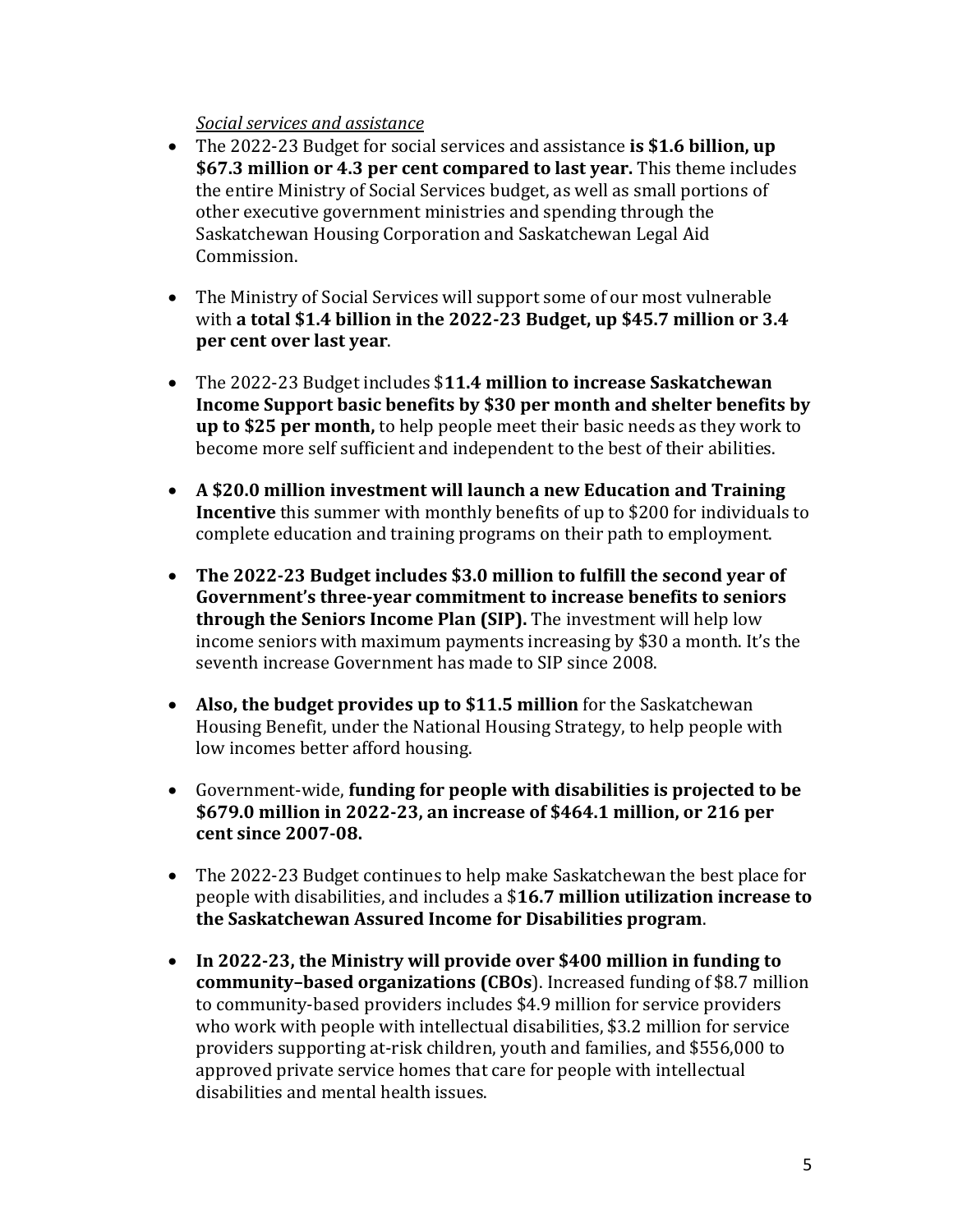- **The increase recognizes the critical role CBOs have in helping create positive outcomes and better quality of life for Saskatchewan's vulnerable people.**
- **The funding for Social Services providers is part of Government's total \$11.2 million, or 2 per cent, increase for community organizations** which are also funded through the ministries of Education, Health, Justice and Attorney General and Corrections, Policing and Public Safety.
- **The increase will help CBOs address operational pressures and recruit and retain qualified staff to continue delivering high-quality services.**

## *Protection of persons and property*

- The 2022-23 Budget includes **\$936.2 million for the protection of persons and property, an increase of \$91.1 million or 10.8 per cent from last year.**
- Protection of persons and property primarily includes the ministries of **Corrections, Policing and Public Safety, Justice and Attorney General, Integrated Justice Services, Labour Relations and Workplace Safety and the Saskatchewan Provincial Safety Agency (SPSA)**.
- **Policing in the province will continue to evolve to meet the needs of Saskatchewan people and this budget includes \$50.7 million** to create a Provincial Protective Service branch to unite provincial peace officers into a single organizational structure.
- **The 2022-23 Budget includes \$1.6 million to establish a Warrant Enforcement and Suppression Team to target high-risk offenders** with outstanding warrants.
- **There is \$6.4 million to establish the Saskatchewan Trafficking Response Team and \$3.2 million to expand Crime Reduction Teams and \$220,000 to expand the Internet Child Exploitation Unit.**
- The province will continue to invest in the **Gang Violence Reduction Strategy, with \$4.5 million in this budget.**

## **Investing in the economy**

- The 2022-23 Budget includes an **increase of \$8.0 million for the Creative Saskatchewan Production Grant Program for film and television, bringing the total funds available to \$10.0 million.**
- The increase, through the Ministry of Parks, Culture and Sport, will draw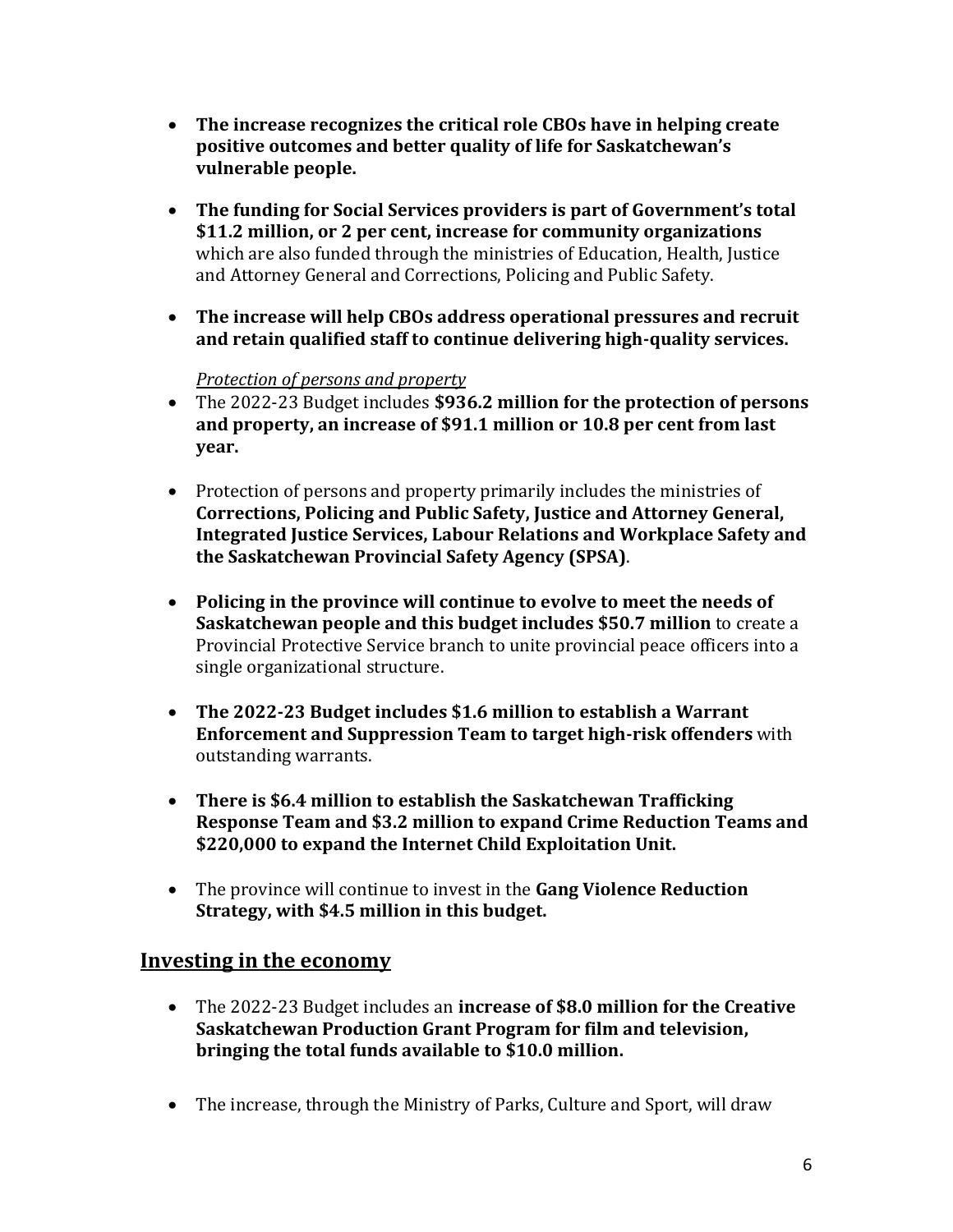more and larger projects to the province. **The rise in streaming services means the time is right to attract new investment from the film and television industry to Saskatchewan.** 

- This investment, and the expected \$50 million increase in film and television production, will result in millions more in annual economic activity, **including increased spending in the hospitality industry**, which has been hit hard by the pandemic. The application window for the 2022-23 Creative Saskatchewan Production Grant for film and television will open this spring.
- The 2022-23 Budget includes **\$3.1 million to fully fund the International Trade and Investment Strategy**. The strategy advances the province's economic interests abroad, collaborating with partners including the Saskatchewan Trade and Export Partnership, and operating the province's international office network.
- Saskatchewan expanded its presence this year, establishing international trade offices in the **United Kingdom, United Arab Emirates, Mexico and Vietnam,** complementing existing offices in **Japan, India, Singapore and China.**
- Government has enhanced **the Saskatchewan Value-Added Agriculture Incentive** and record agri-food exports of \$17.5 billion in 2021 show we are on track, attracting investment and supporting the agri-food industry.
- In addition, this incentive and others were key to **our province's competitiveness, attracting private investment from global agri-value businesses** like Richardson International, Viterra, Ceres Global Ag, Cargill, Federated Co-Operatives, AGT Foods and Red Leaf Pulp.
- These companies and others are **investing billions into Saskatchewan, into new and expanded canola crush facilities, a wheat-based pulp plant and renewable diesel** – creating thousands of jobs both in the construction phase and permanent jobs.
- **The temporary small business tax rate reduction continues to help Saskatchewan small businesses** through the pandemic. The rate was reduced from two per cent to zero effective October 1, 2020 and will be one per cent July 1, 2022 **providing \$51.5 million in savings to Saskatchewan's small businesses**. The rate will return to two per cent on July 1, 2023 as Saskatchewan recovers from the pandemic.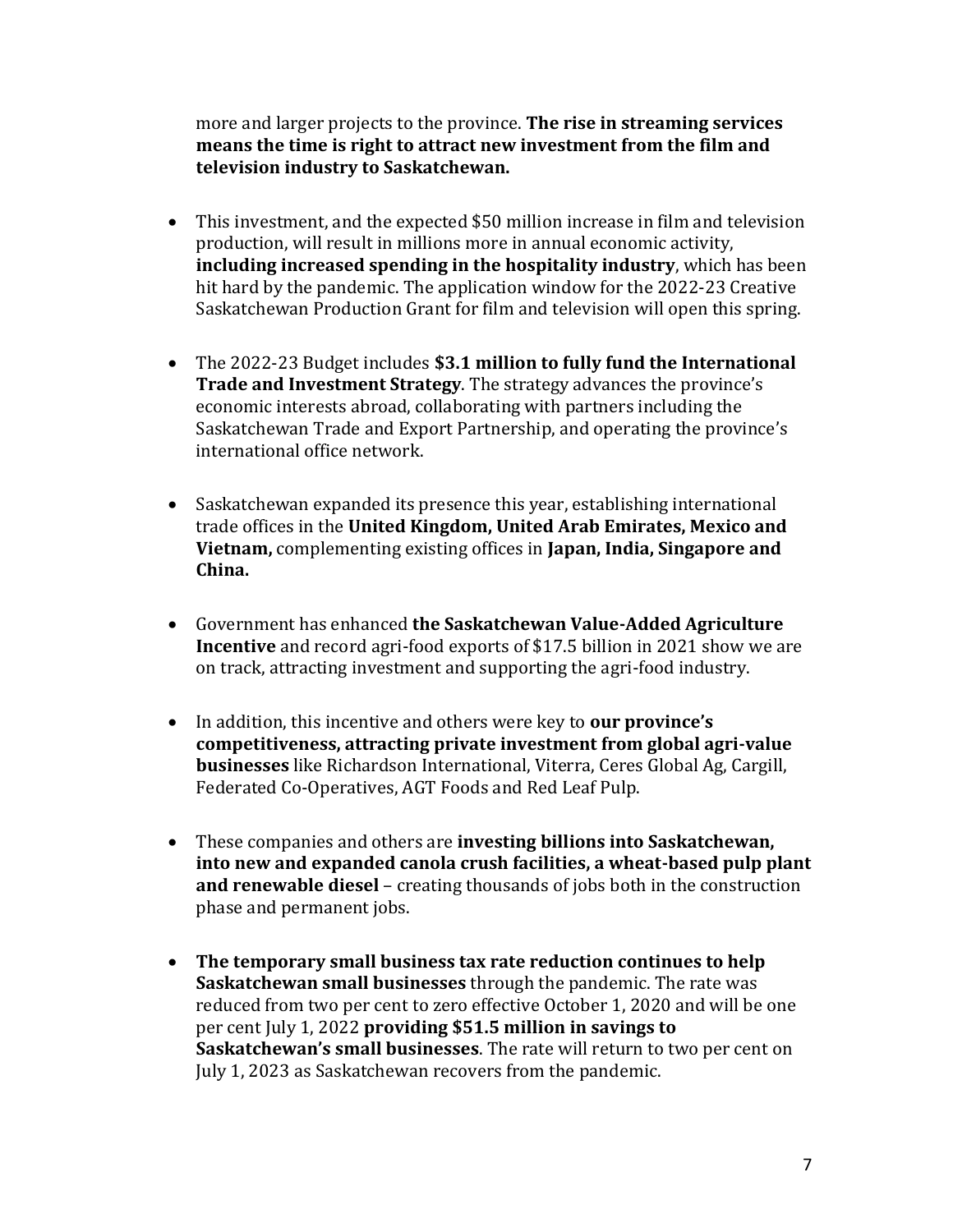- **This budget puts \$6.7 million more in revenue from video lottery terminals (VLTs) into the pockets of bar and restaurant owners.**  Effective April 4, the VLT site commission rates increase from 15% to 18%.
- **Municipal Revenue Sharing of \$262.6 million** will help keep the province's urban, rural and northern communities strong in 2022-23, **an increase of over 106 per cent since 2007-08.** Revenue Sharing provides stable, predictable funding for Saskatchewan's municipalities.
- The 2022-23 Budget includes **\$448.5 million of direct provincial support to municipalities**. Support includes revenue sharing, the province's portion of infrastructure funding and a number of grants and initiatives from multiple Government ministries and the Crowns through grants-in-lieu and municipal surcharge collections.
- The 2022-23 Budget includes \$**233.2 million in targeted funding for First Nations and Metis people and organizations**, representing an increase of more than 20 per cent from last year.
- Saskatchewan has a growing number of Indigenous-owned companies, employing thousands of people and generating millions in revenue each year. **This budget includes \$475,000 to create the Saskatchewan Indigenous Investment Finance Corporation (SIIFC),** in the Ministry of Trade and Export Development.
- **The SIIFC will offer \$75 million in loan guarantees for private sector lending to Indigenous communities and organizations for investments into natural resource and value-added agriculture projects.**
- **Saskatchewan has among the lowest personal taxes in the country.**
- Since 2007, Personal Income Tax (PIT) exemptions have **removed 112,000 people from the province's income tax roll**. In total, PIT **reductions introduced over the past 15 years are providing over \$720 million in annual income tax savings to Saskatchewan people.**
- A Saskatchewan family of four with \$100,000 in total income **pays \$2,084 less in combined provincial income and sales tax in 2022, compared to 2007**.

## **Investing to Build a Better Saskatchewan**

 With \$3.2 billion included in the 2022-23 Budget, **Saskatchewan has provided \$40 billion in capital investment through its Crowns and Executive Government since 2008-09.**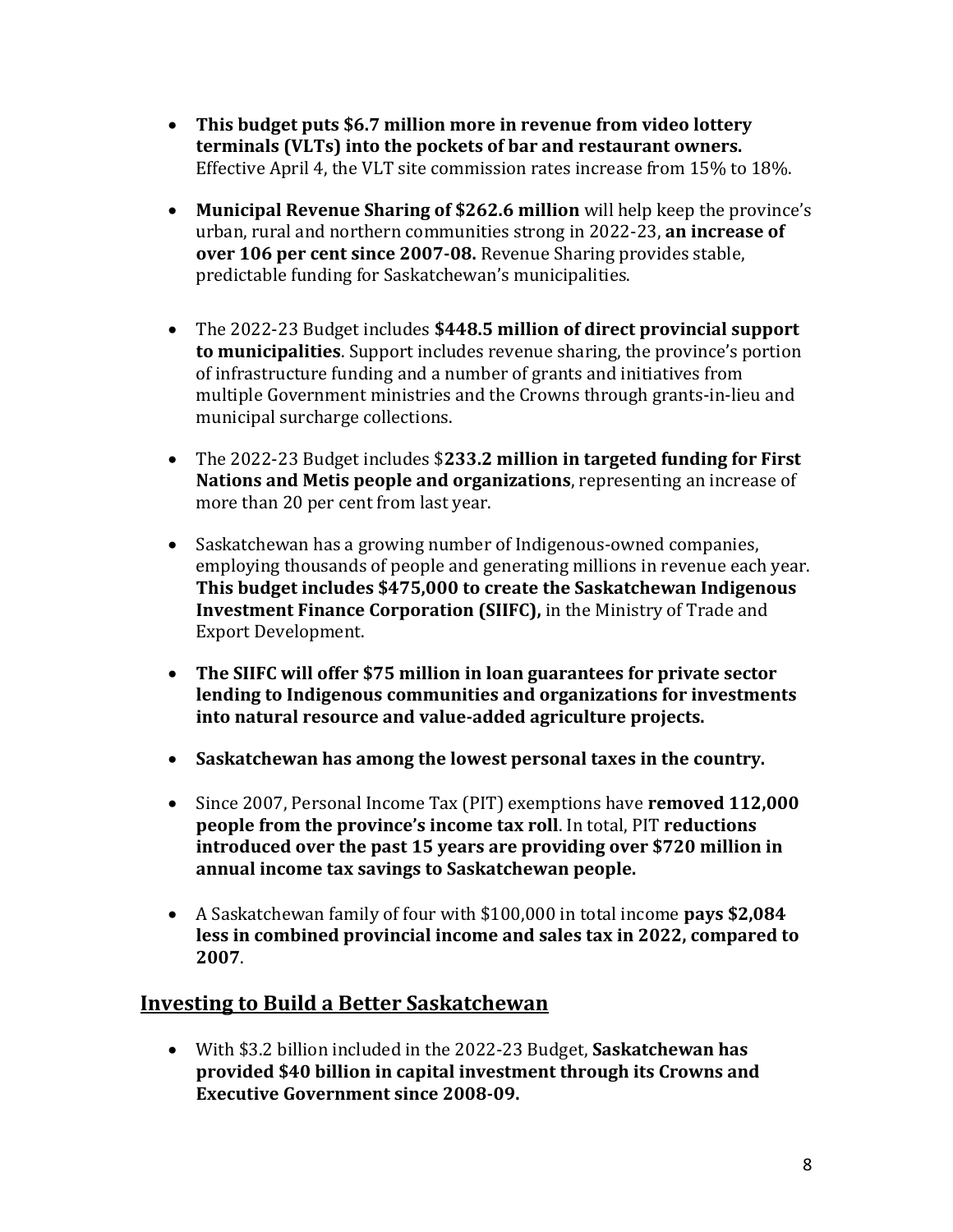- The 2022-23 Budget includes \$156.6 million for health care capital. Highlights include \$**15.2 million for urgent care centres in Regina and Saskatoon and \$13.5 million for the Prince Albert Victoria Hospital.**
- This budget also includes \$**6.0 million for the Weyburn General Hospital replacement, \$6.5 million to continue design and procurement activities for specialized and standard long-term care beds in Regina, \$3.0 million for the Grenfell long-term care facility and \$2.0 million for the La Ronge long-term care facility.**
- **Since 2008-09, nearly \$2.1 billion in investment into health care facilities** has built hospitals, including the Jim Pattison Children's Hospital, Saskatchewan Hospital North Battleford, the Dr. F.H. Wigmore Hospital in Moose Jaw and 15 new long-term care facilities across the province.
- In 2022-23, the **Government of Saskatchewan will invest \$846.0 million into operating, maintaining, building and improving over 1,100 kilometres of the province's roads and highways,** through the Ministry of Highways.
- The 2022-23 Budget invests **\$479.5 million into transportation capital, including \$452.6 million for improvements on provincial highways, as well as bridge rehabilitation and replacements, on track to meet the**  *Growth Plan* **commitments to upgrade and build 10,000 of the provincial highway network by 2030.**
- Significant planned upgrades include **Highway 3 twinning west of Prince Albert, Highway 5 corridor improvements east of Saskatoon and planning and pre-construction for twinning projects on Highways 6 and 39 near Regina and Weyburn.**
- With this year's budget**, more than \$11.5 billion has been invested into transportation infrastructure since 2008, improving more than 18,400 kilometers of provincial highways.**
- The 2022-23 Budget includes \$**168.6 million for education infrastructure** to support ongoing capital projects which will build and renovate schools and fund relocatable classrooms.
- This budget includes \$95.2 million to support the ongoing planning and construction of 15 new schools and the renovation of five existing schools, as well as \$55.9 million for preventative and emergency maintenance.